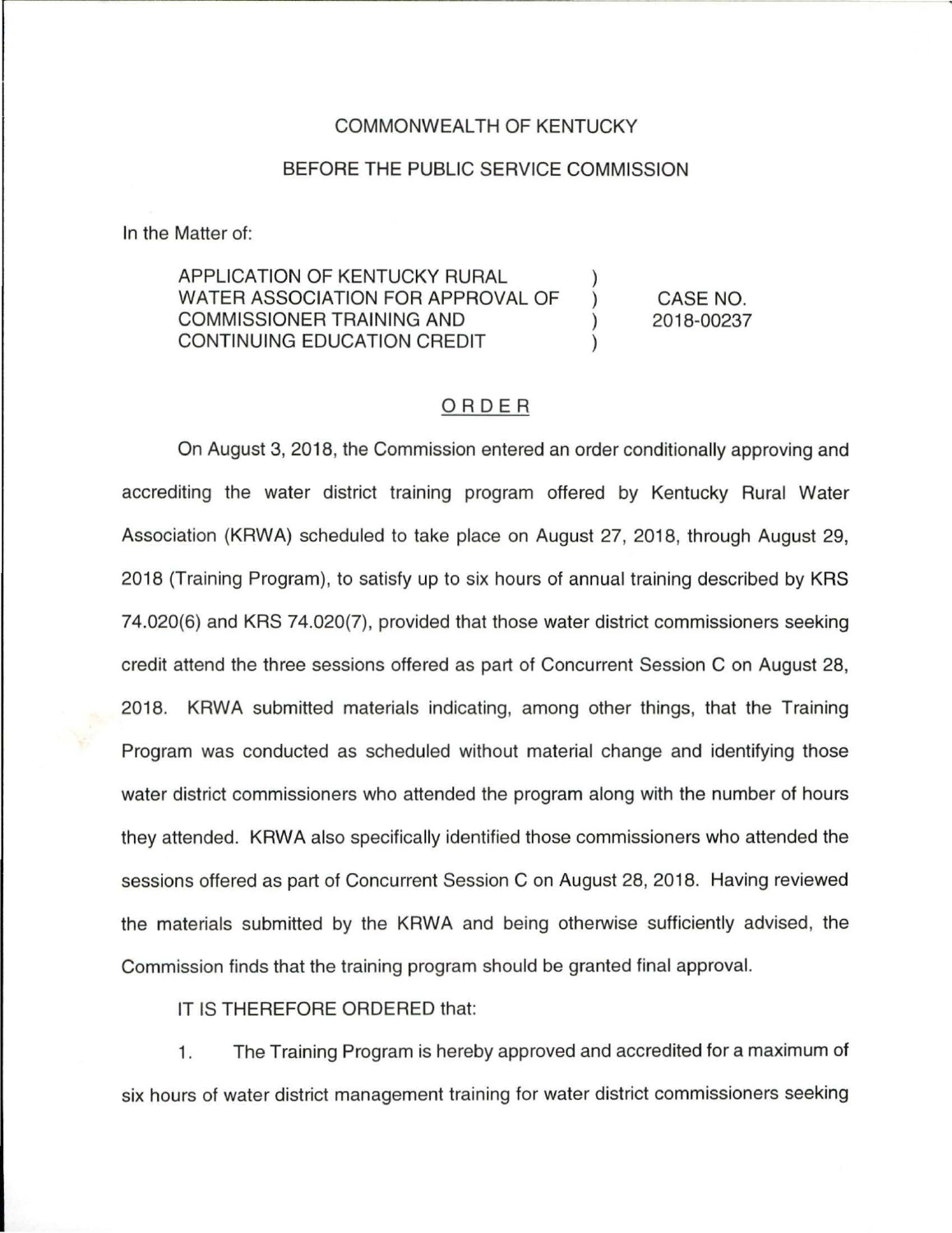to satisfy the annual training requirements set forth in KRS 74.020(6) and (7) provided that the water district commissioners seeking to satisfy those requirements attended the sessions offered as part of Concurrent Session C on August 28, 2018.

2. The Training Program may not be used by water district commissioners seeking to satisfy any portion of the initial training requirement for water district commissioners required by KRS 74.020(8).

3. This matter is closed and removed from the Commission's docket.

## [REMAINDER OF PAGE INTENTIONALLY LEFT BLANK]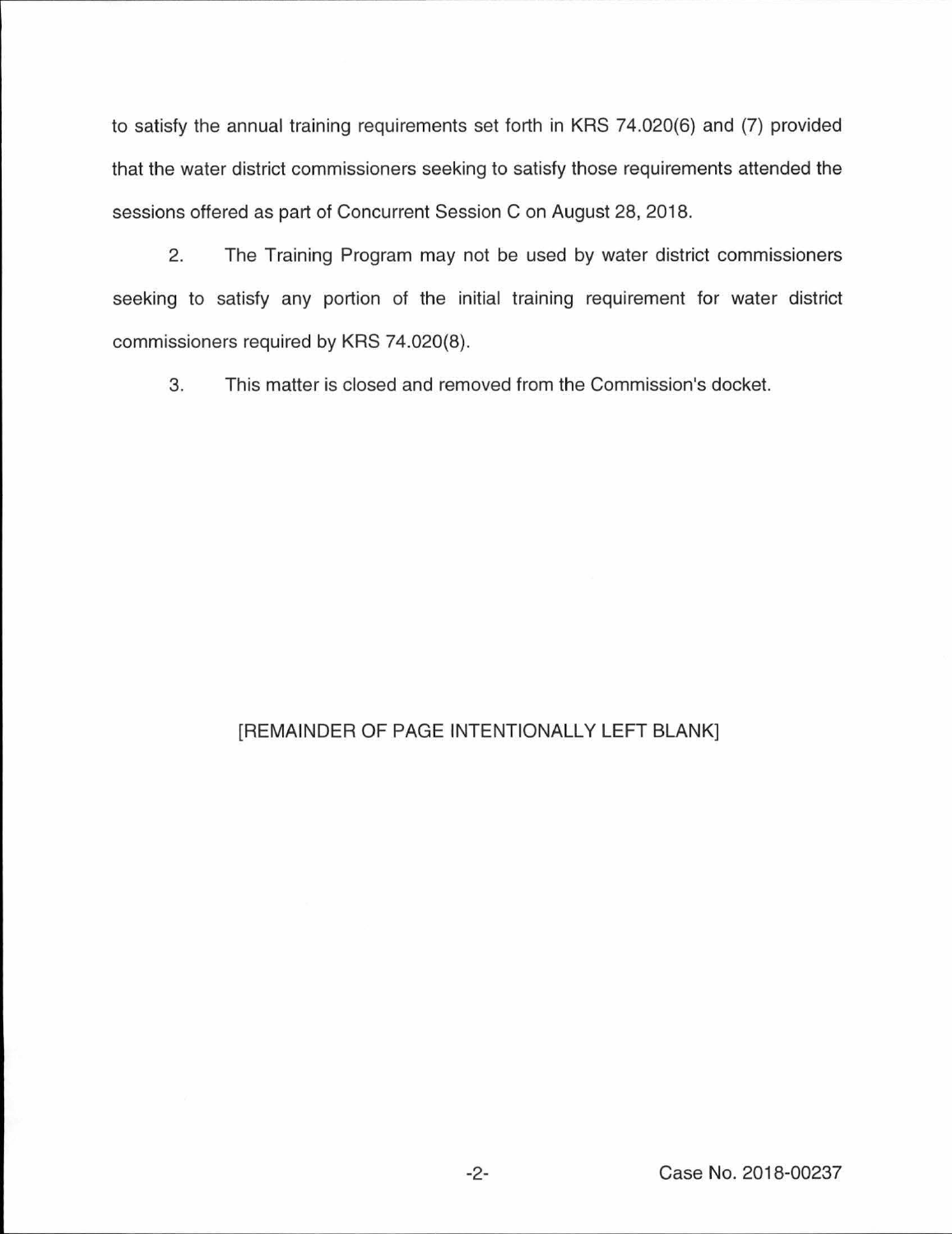By the Commission

ENTERED APR 2 9 2019 KENTUCKY PUBLIC

SERVICE COMMISSION

ATTEST:

Clever 2 Puisson

Executive Director

Case No. 2018-00237